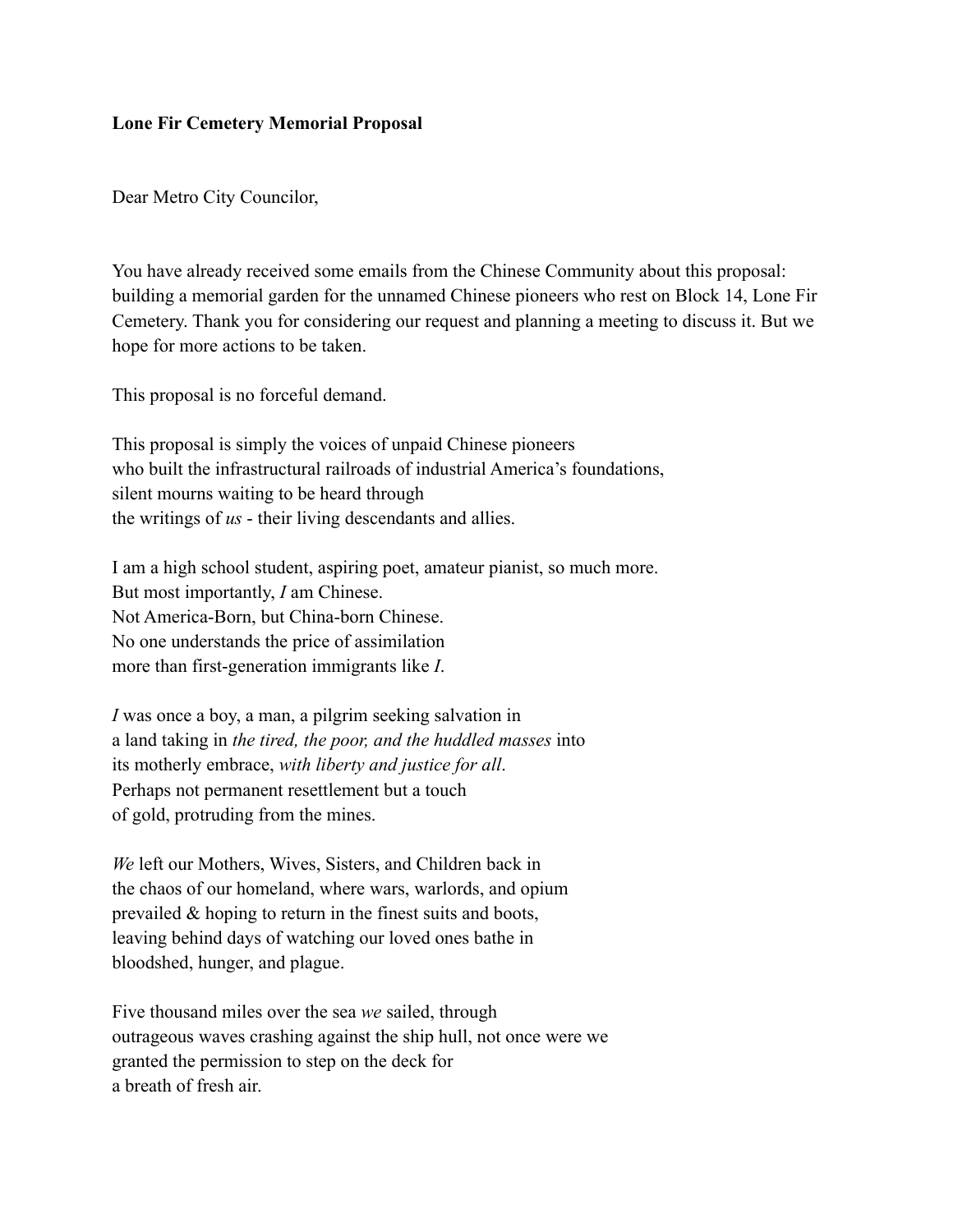*Run Chinamen run,* as if your God called to *us* from distance, *the New World welcomes you not.*

But at this point, there was no turning back. The moment light shed into an opening of the ship, we stepped onto American soil thinking we were free to breathe. But their towns, their strange men, strange ties, and strange beards crashed down upon us with condescendence, hubris, and loathe.

Yes, loathe.

A loathing for *our* skin, *our* hair, *our* clothes, *our* foods, *our* holidays and *our* everything that made us their heathens. A wolf pup had been released upon *us* the moment *we* set foot on their self-proclaimed nation.

First the mines, then the railroads. *We* worked senselessly day and night; *our* hands calloused and bleeding, *our* knees battered from all the kneeling, *our* souls beaten to the ground until illness and starvation claimed *us*.

The wolf pup grew and grew, biting back upon *us* after *we* fed it with *our* own flesh willingly, dropped along the railroad tracks *we* set with each blood-trailed step.

*This is your pay,* our bosses told *us*, *minus the fees we spend on your shelter, food, transportation, and living in our nation* – handing *us* a wisp of air.

Everything screams *we don't welcome you* in these foreign lands.

*Run Chinamen run,* as if God called to *us* again from safe haven, *the New World welcomes you not.*

*No return at this point*, *we* answered. How can *we* even afford the boat tickets five thousand miles back home? And even if so, *our* family back there will be ashamed of *us* returning empty-handed.

*We* thought *we* lost *our* names in pursuit of the American Dream

so *we* fed *our* own tears, blood, and flesh to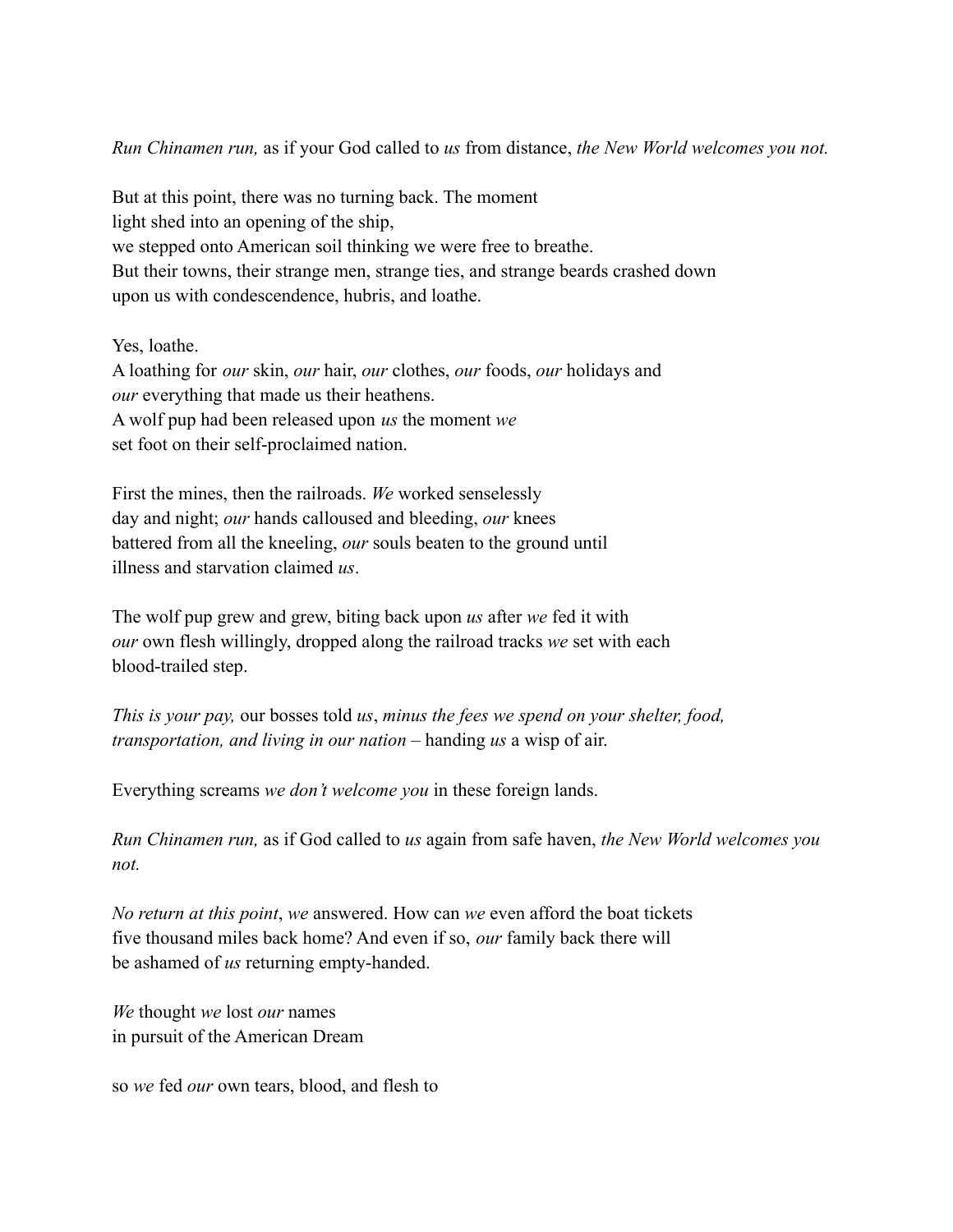the railroads like o*ur* own child. Even the Supreme Court banned *our* wives and family from setting foot on the New World soil.

Most of *us* who built Chinatowns now lie in the most concentrated and polluted parts of large cities. The wolf pup grew into a full-fledged wolf, huffed and puffed & finally released itself for a massacre anticipated for years and years.

May 1887 Deep Creek, OR., thirty-four Chinamen murdered, and bodies mutilated, robbed of *our* hard-earned gold, yet the murders fled, no justice served. 1871 Los Angeles, 1885 Rock Springs, victims left dead without names in records. Say their names. *Chinamen.*

*I* lay facing the sky in pools of blood, taking one last look at this dreadful world dying with open eyes. How much *I* regret coming here while Wife and Children at homeland, sending letters for a reply never to come.

After years and years of struggle, some of *us* managed to settle but not in peace.

*We* built a graveyard for *ourselves* in the present Lone Fir, but *our* gravestones were torn down to construct another building. *Our* bones crushed under the suffocating concrete while the remains of mayors, governors, and representatives rest in peace.

Hark the sound of *our* silence!

When the houses built over *our* bones were taken down, *we* face yet another potential disturbance of apartment buildings over *our* bones for 20 years with whatever remains of *our* hearts held tight.

*We* have living legacies yet no names in *our* graveyard, only a limp sign stating *unpaid Chinese railroad builders who built foundations for the American economy*, to be blown away by strong wind or taken down by the full-grown wolf, at any moment.